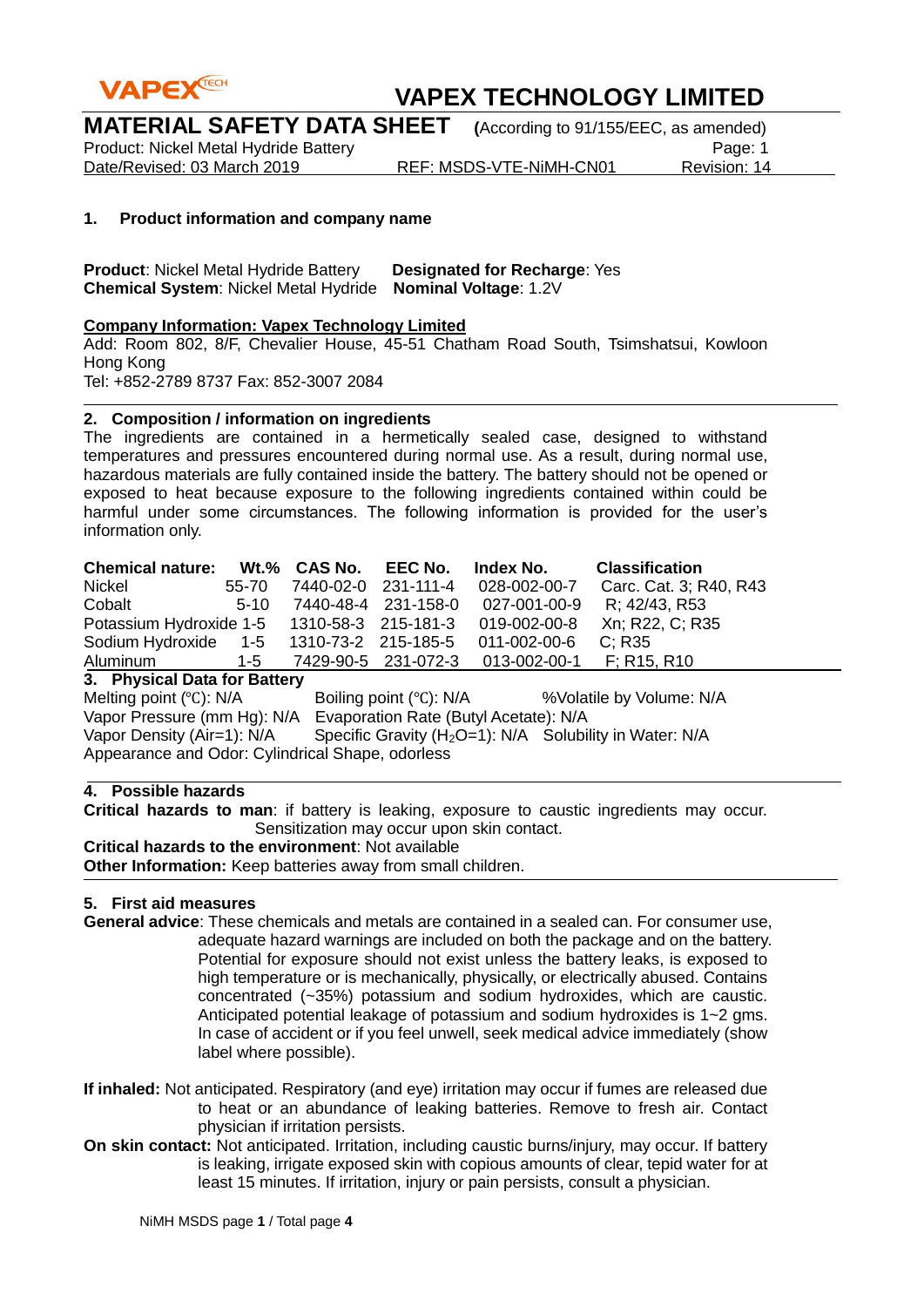

| <b>MATERIAL SAFETY DATA SHEET</b>     | (According to 91/155/EEC, as amended) |              |
|---------------------------------------|---------------------------------------|--------------|
| Product: Nickel Metal Hydride Battery |                                       | Page: 2      |
| Date/Revised: 03 March 2019           | REF: MSDS-VTE-NiMH-CN01               | Revision: 14 |

- **On contact with eyes:** Not anticipated. Irritation, including caustic burns/injury, may occur. If battery is leaking and material contacts eyes, flush with copious amounts of clear, tepid water for 30 minutes. Contact a physician at once.
- **On ingestion:** Not anticipated due to size of batteries. Irritation, including caustic burns/injury may occur following exposure to a leaking battery. Rinse mouth and surrounding area with clear, tepid water for at least 15 minutes. Consult a physician immediately for treatment and to rule out involvement of the esophagus and other tissues.
- **Notes to Physician:** 1) The acutely toxic ingredients are concentrated (35%) potassium and sodium hydroxides and nickel.

2) Chronic exposure to nickel has been reported to be carcinogenic and disposal processes resulting in nickel exposure may be hazardous. 3) Anticipated potential leakage of potassium and sodium hydroxides is 1-2 grams.

4) If the cell is abusively opened the electrodes may react with air and ignite.

### **6. Fire and Explosion Hazard Data**

Flash Point: N/A Extinguishing Media: Any class of extinguishing Lower Explosive Limit: N/A medium may be used on the batteries or their packing material Upper Explosive Limit: N/A

**Special Fire Fighting Procedures:** Exposure to temperatures of above 212°F can cause venting of the liquid electrolyte. Internal shorting could venting of the electrolyte. There is potential for exposure to iron, nickel, cobalt, rare earth metals (cerium, lanthanum, neodymiun, and praseodymium), manganese, and aluminum fumes during fire; use self-contained breathing apparatus.

### **7. Accidental release measures**

Personal precautions: Irritating vapours may be released from leaking or ruptured batteries. Avoid eye or skin contact and inhalation of vapours. Increase ventilation. Clean-up personnel should wear appropriate protective gear.

Environmental precautions: Notify safety personnel of large spills.

Methods for cleaning up: Contain for disposal.

### **8. Handling and storage**

### **Safe Handling and storage advice**

Batteries should be handled and stored carefully to avoid short circuits. Do not store in disorderly fashion, or allow metal objects to be mixed with stored batteries. Never disassemble a battery. Do not breathe cell vapors or touch internal material with bare hands. Keep batteries between –30℃ and 35℃ for prolong storage.

#### **9. Exposure controls and personal protection**

8-Hour TWAS: Nickel (insoluble as Ni)  $-1.0$ mg/m<sup>3</sup> (OSHA); 0.2mg/m<sup>3</sup> (ACGIH);

0.05mg/m<sup>3</sup> (Vapex)

Nickel (Elemental) – 1.5mg/m<sup>3</sup> (ACGIH); 1.0mg/m<sup>3</sup> (OSHA) Nickel (soluble compounds, as Ni) – 0.1mg/m<sup>3</sup> (OSHA/ACGIH); Cobalt (and cobalt compounds, fume and dust)  $-$  0.1mg/m<sup>3</sup> (U.K./OSHA); Cobalt (elemental and inorganic compounds, as  $Co$ ) – 0.02mg/m<sup>3</sup> (ACGIH); Potassium Hydroxide - 2.0mg/m<sup>3</sup> (STEL) (U.K.); Ceiling) (ACGIH)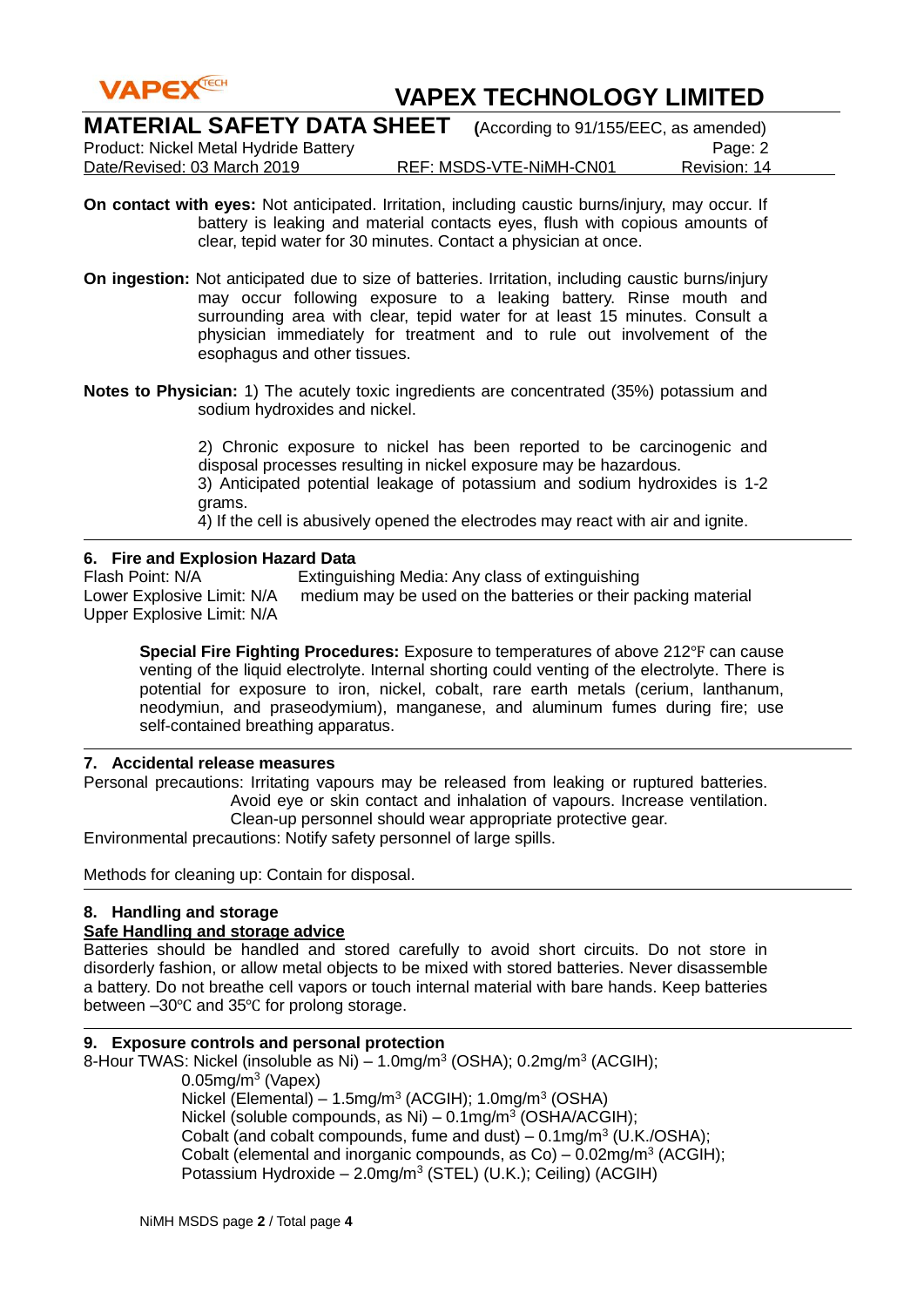

| <b>MATERIAL SAFETY DATA SHEET</b> (According to 91/155/EEC, as amended) |  |
|-------------------------------------------------------------------------|--|
|                                                                         |  |

Product: Nickel Metal Hydride Battery<br>Date/Revised: 03 March 2019 **REF: MSDS-VTE-NiMH-CN01** Payision: 14

REF: MSDS-VTE-NiMH-CN01

Aluminum (dust)-- 10mg/m<sup>3</sup> (U.K./ACGIH); 15mg/m<sup>3</sup> (total dust, OSHA); 4mg/m<sup>3</sup> (respirable, U.K.); 5mg/m<sup>3</sup> (respirable, OSHA); Sodium Hydroxide - 2.0mg/m<sup>3</sup> (STEL) (U.K.); 2.0mg/m<sup>3</sup>(Ceiling) (ACGIH) Manganese: - 5mg/m<sup>3</sup> (U.K.) (Ceiling) (OSHA); 0.2mg/m<sup>3</sup> (ACGIH) (Vapex)

This levels are not anticipated under foreseeable use conditions.

### **Personal protective equipment**

**Respiratory equipment**: None required under normal consumer use conditions. **Hand protection**: None required under normal use conditions. Use neoprene, rubber or nitrile gloves when handling leaking batteries.

**Eye protection**: None under normal use conditions. Wear safety glasses when handling leaking batteries.

**Gerneral safety and hygiene measures**: Use only as directed.

### **10. Stability and reactivity**

 **Thermal decomposition**: Batteries may burst and release hazardous decomposition products when exposed to a fire situation. **Substance(s) to avoid:** Strong oxidizers

**Hazardous reactions**: Contents incompatible with strong oxidizing agents.

**Hazardous decompositions products**: Thermal degradation may produce hazardous metal fumes; hydrogen gas; caustic vapours of potassium and sodium hydroxides and other toxic by-products.

### **11. Toxicological information**

Toxicity information is available on the battery ingredients noted in Section 2, but, generally not applicable to intact batteries as used by customers.

**Chronic Health Effects**: Not applicable to intact batteries.

### **12. Ecological information**

See item 2 & 3.

### **13. Disposal considerations**

Dispose of batteries according to government regulations.

### **14. Transportation information**

In general, all batteries in all forms of transportation (ground, air, or ocean) must be packaged in a safe and responsible manner. Regulatory concerns from all agencies for safe packaging require that batteries be packaged in a manner that prevents short circuits and be contained in "strong outer packaging" that prevents spillage of contents. All original packaging for Vapextech Nickel Metal Hydride batteries has been designed to be compliant with these regulatory concerns.